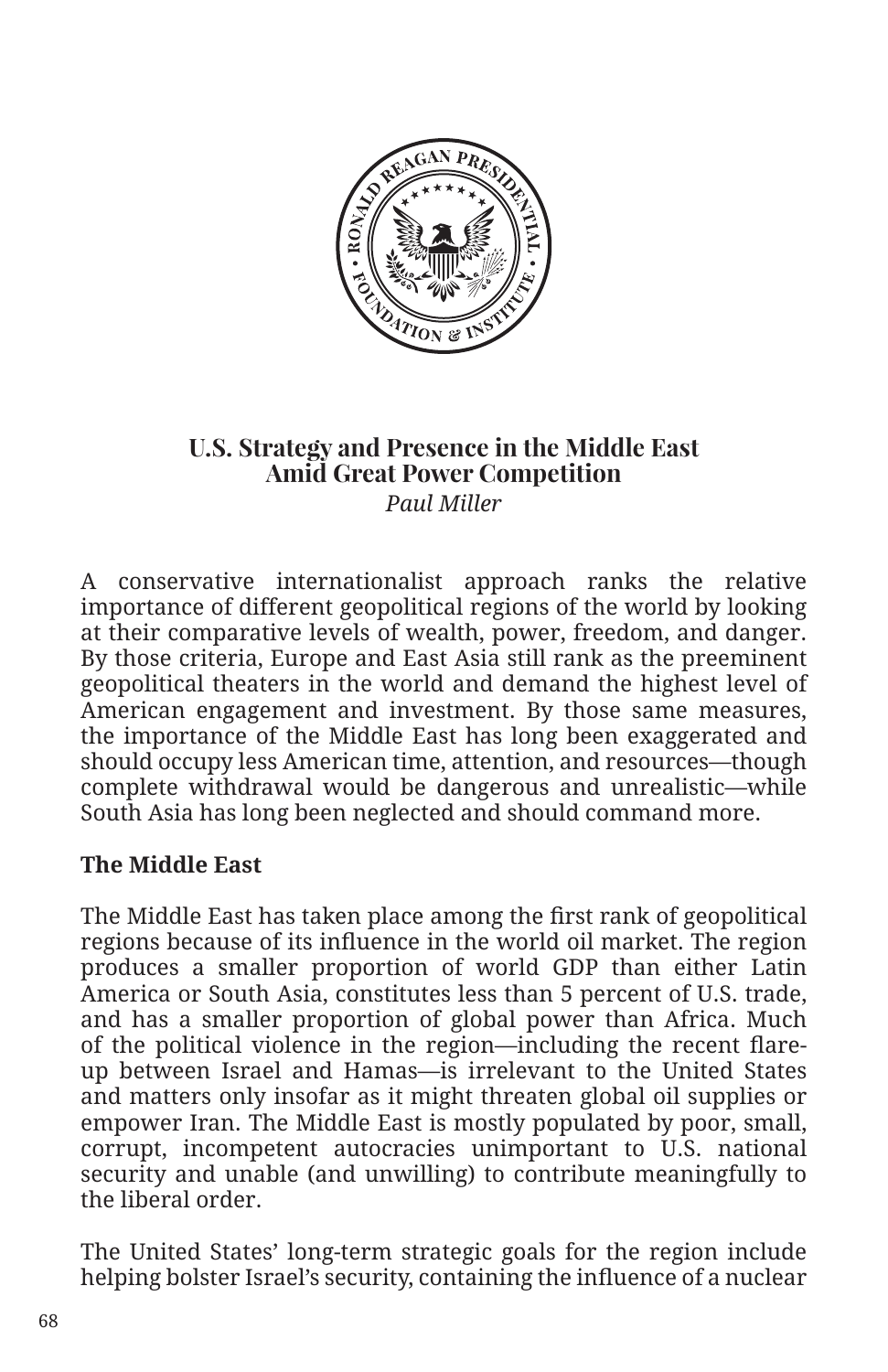Iran, and supporting local allies' efforts to defeat ISIS and other jihadist groups. It can pursue most of these goals through relatively low-cost means. Between the Iron Dome and its nuclear deterrent, Israel's security is essentially assured and requires little ongoing American engagement aside from continued weapons sales. While the spread of democracy to the region would be an ideal long-term solution to some of the region's perennial problems, there is no prospect for such an outcome in the foreseeable future. The declining importance of the Middle Eastern oil market also means the United States does not need to sustain its commitment to the defense of its autocratic allies in the region for much longer, the usefulness of whom to U.S. national security is increasingly questionable.

In most respects, the United States can afford to view engagement in the Middle East as a secondary priority. That said, we should also recognize that since the withdrawals from Iraq and Syria, the U.S. military presence in the Middle East is at or near the lowest level it has been in 30 years. Further military withdrawal introduces much higher risk with little discernible benefit, while some small increase in forces could substantially improve the United States' ability to influence events.

## *Iran, Syria, and ISIS*

The rise of a hostile government in Iran since 1979, its pursuit of nuclear weapons, and its support for jihadist terrorism are significant, but not existential, security challenges to the United States. Iran is a lesser threat than Russia or China, which are global powers, and even less than North Korea. North Korea inhabits an economically important neighborhood, has a close relationship with China, and is near several democratic U.S. allies. North Korea is poorer and weaker than Iran, but it can threaten more things the United States cares about.

The U.S. goal is not to prevent Iran from acquiring nuclear weapons, which is probably impossible; Iran is already a "near-nuclear" power. Its acquisition of nuclear weapons is virtually assured, and crossing the threshold will not change the regional security dynamic, which has already adjusted to treat Iran as a nuclear power. The 2015 nuclear deal left key nuclear facilities in place, conceded crucial details of the inspections and enforcement regime to Iranian preferences, expired after a decade, and did not cover delivery systems or Iran's support for terrorism. It was essentially the formal codification of Iran's nuclear breakout capability and regional hegemony. The deal was deeply flawed, but President Donald Trump's withdrawal from the deal and reimposition of sanctions did not give the United States enough leverage for the Biden administration to compel Iran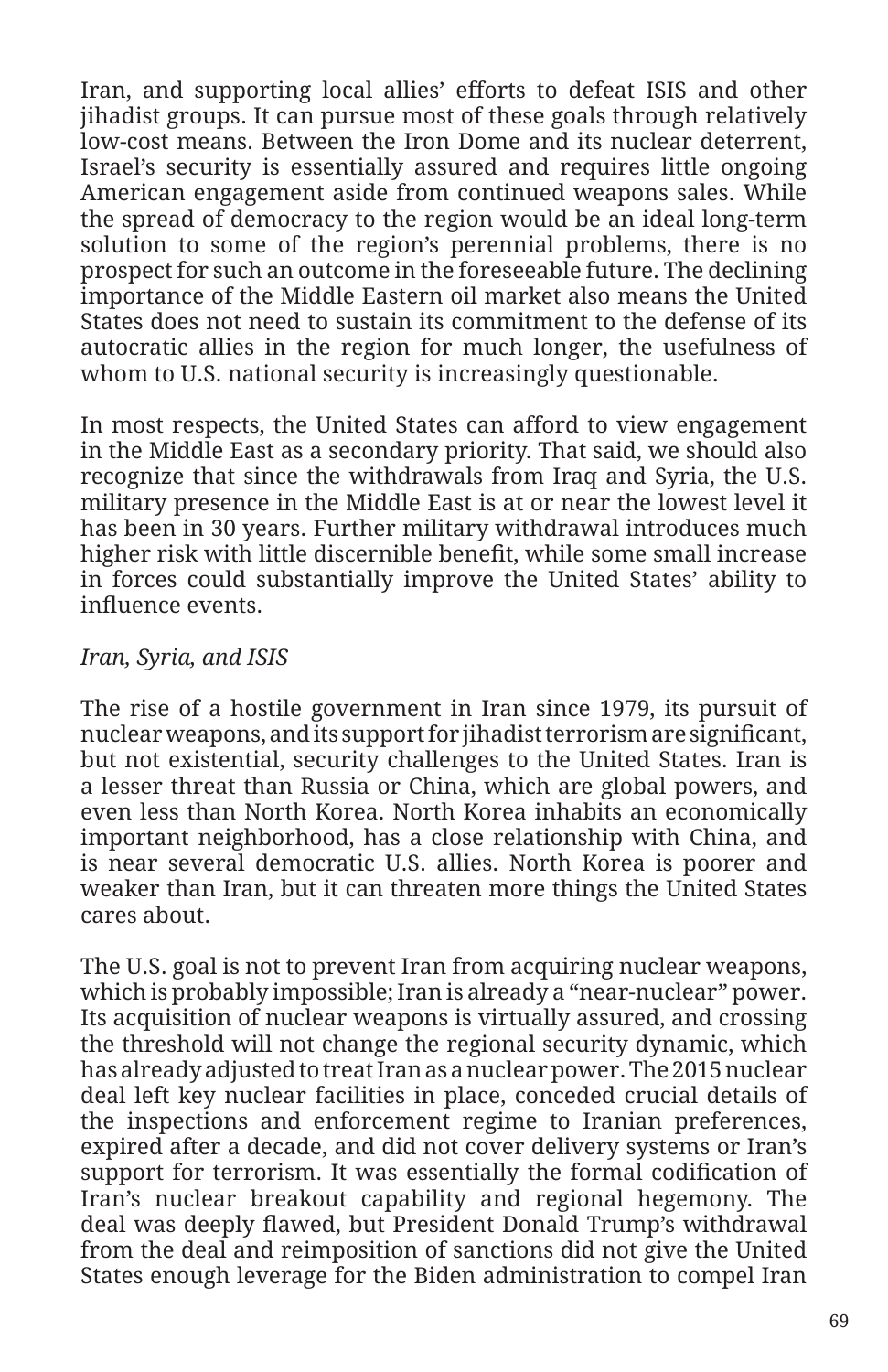to agree to a better one. Iran, meanwhile, is unfettered to pursue a nuclear capability.

In any other region, the U.S. strategy would be straightforward: Ally with regional democratic partners to contain the influence of a rival nuclear autocracy. The situation in the Middle East is more complicated because, besides Israel, there are no stable democracies. Several neighboring states are failed or failing, there are ongoing wars in Syria and Iraq, the region is haven for several terrorist groups, and Russia is increasing its influence in Iran and Syria. The United States cannot solve all these problems, but their presence makes the containment of Iran much more difficult.

The obvious candidate for a counterweight to Iran is Iraq, which is the role it played during its 1980–88 war with Iran. But consumed with its own descent into state failure, recovering from its life-ordeath struggle with ISIS, and increasingly drawn into Iran's orbit because of its sectarian and autocratic Shi'a-led government, Iraq is unable to act as an effective counterweight to Iran. Alternatively, Israel is a rich, powerful, liberal, democratic ally in the Middle East, widely believed to have nuclear weapons, and implacably opposed to Iran. However, the U.S.–Israeli alliance has less regional influence because of Israel's poor relations with the Arab world. In addition, despite Israel's technological superiority, it may be simply too small to contribute meaningfully to a major war with Iran.

The United States has no good options to tackle these interweaved problems. Some policymakers called for the United States to intervene militarily in the Syrian civil war. Although it was probably right not to intervene, the United States made that decision for the wrong reasons. The United States appears unable or unwilling to devote the energy and resources required for successful stabilization and reconstruction operations. President Trump explicitly disavowed nation building, tried repeatedly to withdraw entirely from the region, and abandoned the United States' Kurdish allies in Syria. The Biden administration has shown no greater appetite for messy engagements in failed states. Intervening halfway is worse than not intervening at all and would likely empower Iran, not contain it. By staying relatively aloof in Syria, the United States at least avoided that outcome.

A mildly better option would be to encourage a Saudi-led coalition to fight both ISIS and Iranian proxies, as it did in Yemen, and act as the regional counterweight to Iran. But the kingdom is an unreliable long-term partner because its refusal to liberalize at home risks political instability, while its inability to diversify its economy guarantees its eventual economic stagnation. Saudi Arabia purports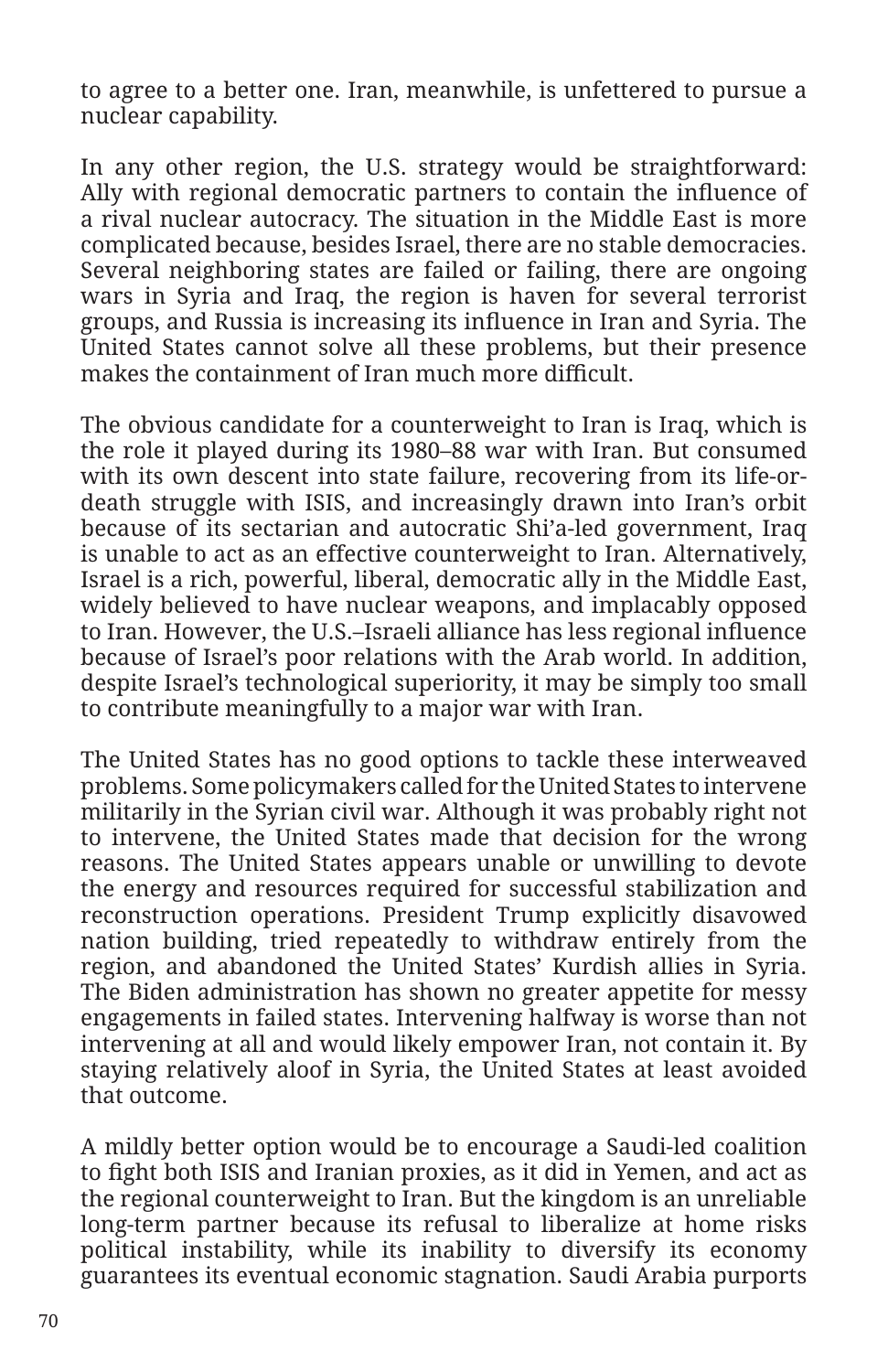to combat jihadists while simultaneously exporting many of the ideological resources that inspire them. Regional hegemony by Saudi Arabia would extinguish the last sparks of liberalism in the Arab world. Worse, it might risk sparking a Saudi–Iranian war with U.S. and Russian sponsorship on opposite sides. These drawbacks lead to an obvious, if controversial, conclusion: If the United States can construct a viable containment strategy against Iran without Saudi help, it should repudiate the Saudi alliance.

The best option for a containment strategy against Iran is likely a mutual defense treaty with Israel, extending the United States' nuclear umbrella over the region's only democracy (obviating the need for Israel to go public with its arsenal), while seeking to use the momentum of the Abraham Accords to broaden the Israel–Arab rapprochement and build a coalition against Iran. In addition, the United States should probably maintain or even increase a small number of ground forces to Iraq and Syria to resume training and combat support with the Iraqi army and Kurdish forces. But any such mission would be far smaller and have humbler aspirations than before: U.S. forces cannot occupy, administer, or democratize Iraq or Syria. They can seek to consolidate gains against ISIS, train local security forces, provide a minimal level of ballast against Iranian influence, and gradually return the region to a basic level of stability. In turn, a more stable environment might open doors a decade or more from now for further diplomatic and economic engagement to broaden the anti-Iran coalition with more reliable, stable, prosperous, and responsible partners. But any such investment today is likely to be wasted.

## **South Asia**

In contrast to the Middle East, South Asia is home to two nuclearweapons states, a third of the planet's population, the densest network of jihadist groups, the epicenter of global terrorism, the world's largest democracy, and one of the rising economic superpowers of the century. It accounts for a greater share of global GDP, national military capabilities, and overall global power than the Middle East. If the United States trims its commitments in the Middle East and bides its time, South Asia should command an increasing share of American time, attention, and resources. American engagement should take two forms: courting India and recommitting to Afghanistan.

## *India*

The most obvious opportunity for the United States is India, whose value to the United States far outstrips that of Israel or Saudi Arabia.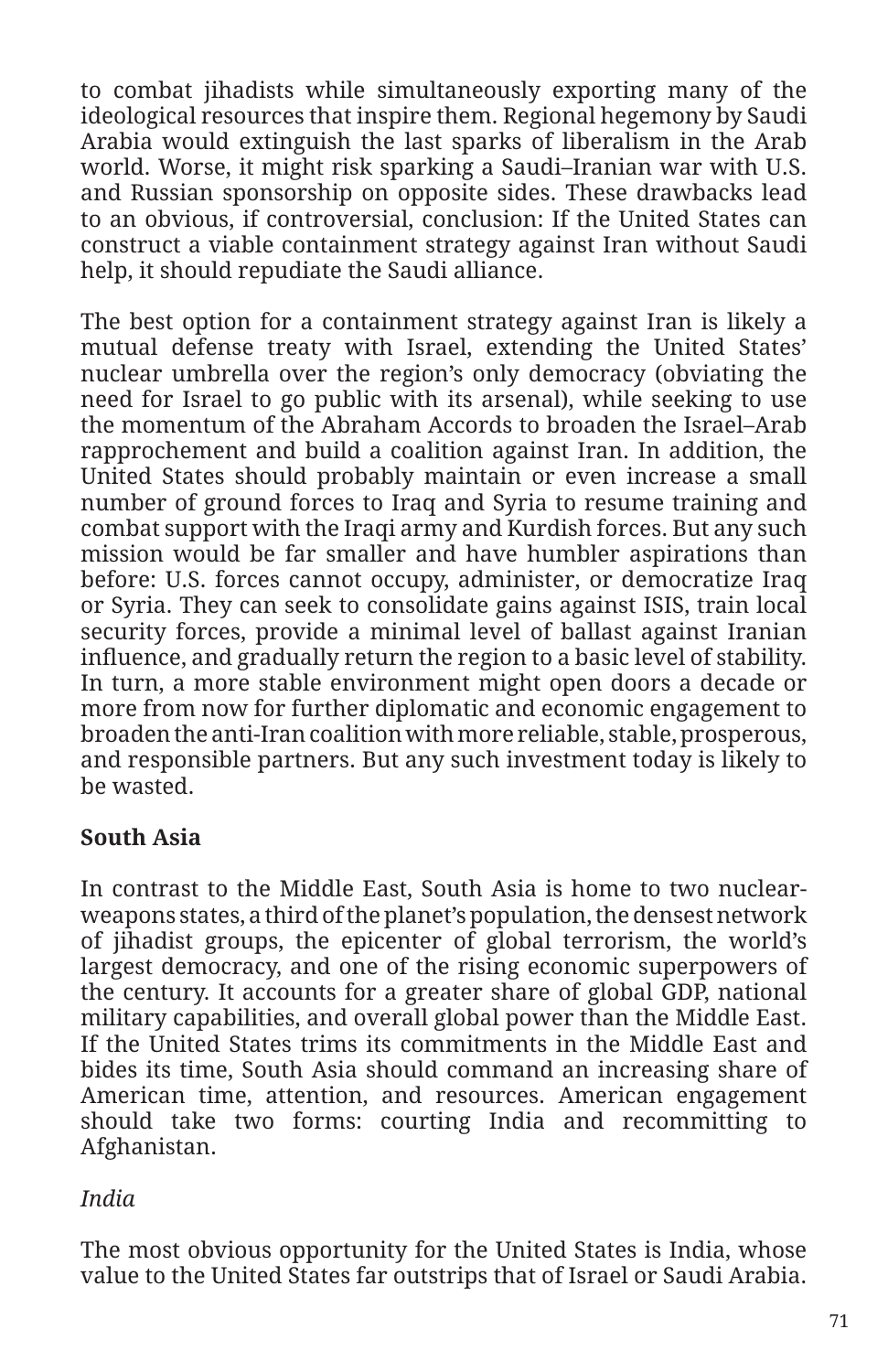The United States and India share common concerns over China and Islamist terrorism. Thanks to its economic liberalization since 1991, India is one of the two great rising economic superpowers of the 21st century and, with a large talent pool of educated, English-speaking youth, a valuable U.S. trading partner. And, of course, India is the great democratic miracle of the world.

India receives very little economic aid from the United States, but its economic liberalization means it is capable of making efficient use of economic assistance. The U.S.'s Millennium Challenge Corporation, for example, should become, essentially, the India Investment Corporation. The Indian military is an obvious candidate for strategic investment, including counterterrorism training, joint naval exercises, and weapons sales. The U.S. military's hard-won experience in counterinsurgency operations might be welcomed by Indian forces still grappling with several Maoist and separatist movements. The Indian market for weapons by itself could become a major component of the U.S.–India trade relationship, and the U.S. should also explore a deeper and broader intelligence liaison relationship with India.

# *Afghanistan*

U.S.–Indian ties will be more difficult to cultivate if the United States withdraws from Afghanistan and leaves behind a weak and fragile Afghan state susceptible to Pakistani dominance, a resurgent Taliban, and renewed safe haven for jihadist terrorists. For that and other reasons, Afghanistan remains important to American security.

The war in Afghanistan has neither completely failed nor yet achieved sustainable success. Al-Qaeda has not launched another 9/11-scale attack. The Taliban fell from power and, while they control large swaths of the countryside, have yet to regain formal power in Kabul. The government in Kabul and its army is allied to the international community in its fight against terrorism. The Afghan economy is better than it used to be (a low bar) and most indicators of human development show progress. Most importantly: An Afghan army and police force exist and, despite corruption and illiteracy, are leading the fight against the Taliban and its allies.

The war has lasted so long because the United States long ago gave up on any effort to stabilize or rebuild the country and stayed only to play whack-a-mole with terrorist groups. Endless war was a feature, not a bug, of U.S. strategy there. The answer is not to leave, but to stay and change strategy. Reconstruction and stabilization in Afghanistan are vital to American security if we want to achieve lasting peace. Because the Taliban gives active safe haven and support to al-Qaeda,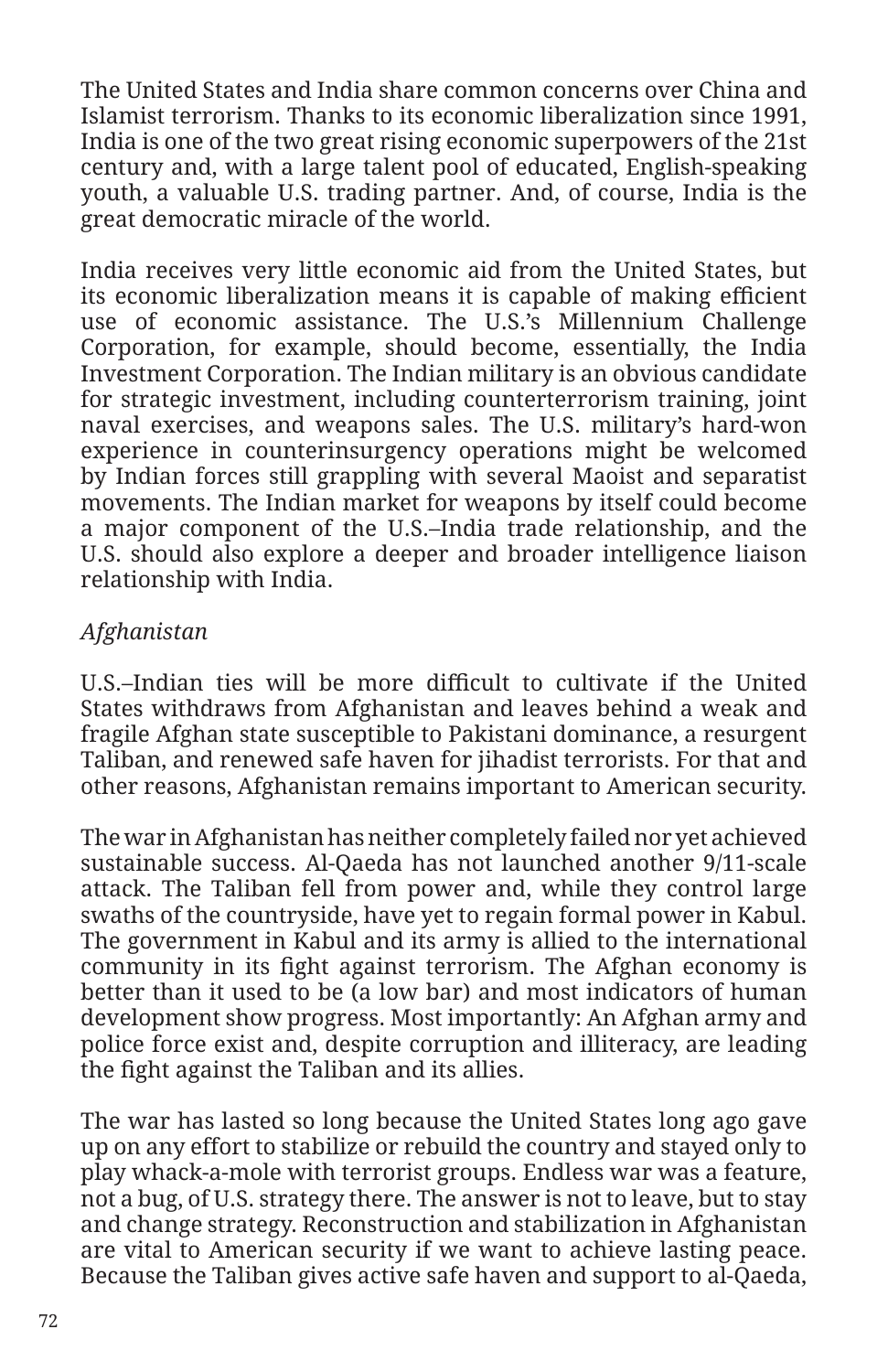the United States has to defeat the Taliban to defeat al-Qaeda. In turn, defeating the Taliban *and preventing their return* requires empowering the Afghan government and army.

The agreement that the Trump administration and the Taliban signed last year, and that the Biden administration is inexplicably executing, is unlikely to ach eve the United States' single most important goal—the denial of safe havens for terrorist groups because the agreement is lopsided. The obligations on the United States are clear, specific, and measurable: Remove all U.S. troops and vacate all military bases. The Taliban's obligations are, by contrast, vague and unspecified. The Taliban promises not to let any group use Afghanistan to threaten the United States, not to cooperate with or host any such group, and to "send a clear message" that such groups "have no place in Afghanistan." The agreement contains no details and no means of enforcement or verification for the Taliban's commitments.

If the Biden administration goes through with the withdrawal agreement, it will have withdrawn all assets and all forces that provide the best intelligence, surveillance, and reconnaissance against the most dangerous terrorist targets in the world and left our security in the hands of the very Taliban who harbored them in the first place. Few believe the withdrawal will end the war or even end the terrorist threat to U.S. national security. In light of these realities, there is no persuasive reason to withdraw the few troops remaining from Afghanistan. U.S. troops prevent the Taliban from overrunning the country and giving safe haven to al-Qaeda. They help train the Afghan army and keep them in the fight against our common enemies. Only 66 U.S. troops have been killed in action over the past six-and-a-half years—fewer than one per month. There is no large-scale antiwar movement and no domestic political pressure to end the U.S. military deployment there. The U.S. military presence in Afghanistan is indefinitely sustainable and strategically vital, and there is no compelling reason to end it.

Withdrawal temporarily endangers U.S. interests while removing U.S. influence, and ensuing events are likely to draw the United States back in, as happened in Iraq, but only after the situation deteriorates and makes reengagement harder and costlier. Ending wars requires long-term commitment, deep engagement, and American leadership, not withdrawal and restraint. It will be time for the United States to withdraw when al-Qaeda and its affiliates have been definitively defeated or when the United States has enabled its Afghan allies to successfully deny safe haven to them in South Asia.

In lieu of that, there are few plausible policy options for what to